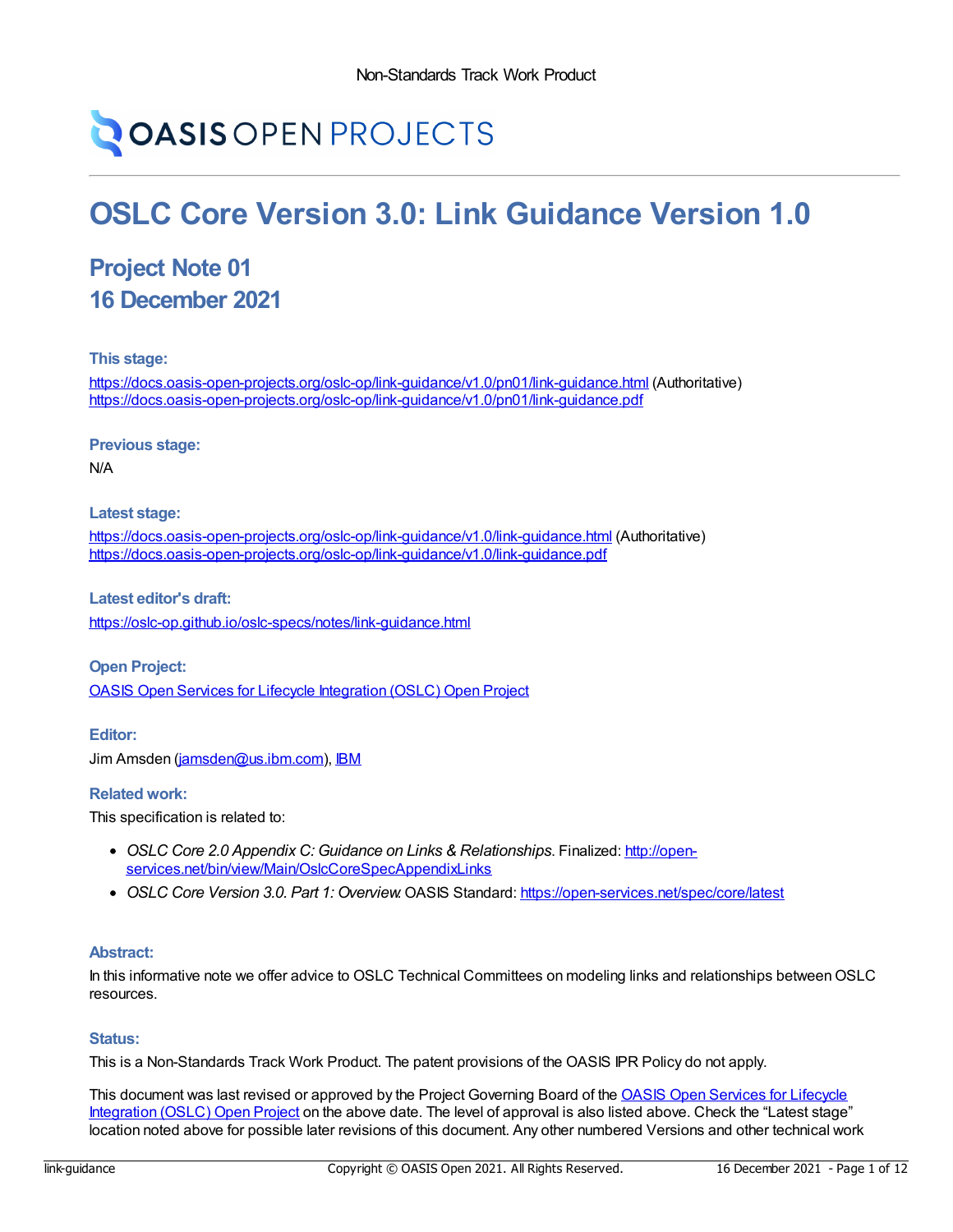#### Non-Standards Track Work Product

produced by the Open Project are listed at <https://open-services.net/about/>.

Comments on this work can be provided by opening issues in the project repository or by sending email to the project's public comment list [oslc-op@lists.oasis-open-projects.org](mailto:oslc-op@lists.oasis-open-projects.org).

#### **Citation format:**

When referencing this specification the following citation format should be used:

#### **[OSLC-Link-v1.0]**

*OSLC Core Version 3.0: Link Guidance Version 1.0*. Edited by Jim Amsden. 16 December 2021. OASIS Project Note 01. [https://docs.oasis-open-projects.org/oslc-op/link-guidance/v1.0/pn01/link-guidance.html.](https://docs.oasis-open-projects.org/oslc-op/link-guidance/v1.0/link-guidance.html) Latest stage: https://docs.oasis-openprojects.org/oslc-op/link-guidance/v1.0/link-guidance.html.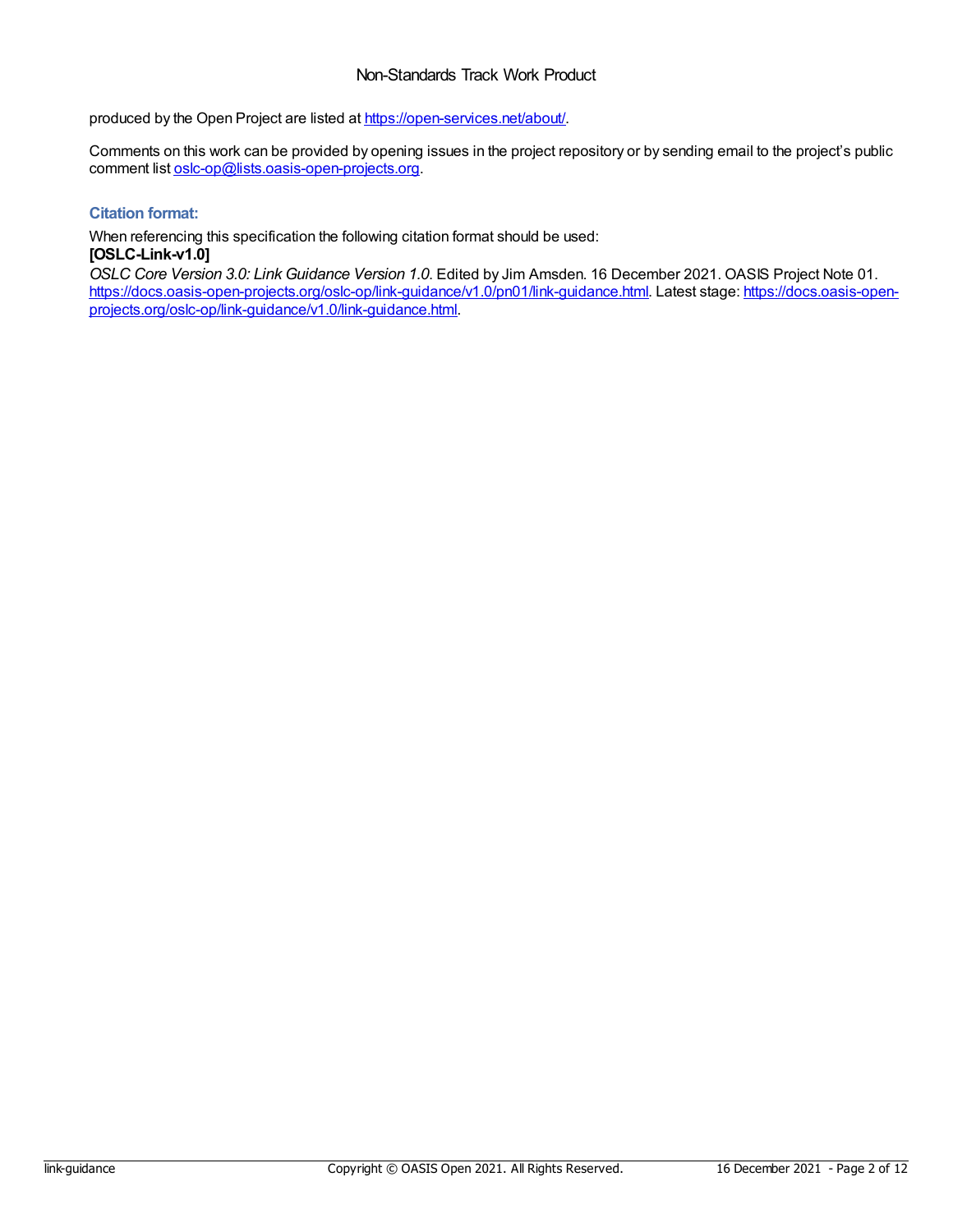### **Notices**

Copyright © OASIS Open 2021. All Rights Reserved.

All capitalized terms in the following text have the meanings assigned to them in the OASIS Intellectual Property Rights Policy (the "OASIS IPR Policy"). The full [Policy](https://www.oasis-open.org/policies-guidelines/ipr/) may be found at the OASIS website.

This specification is published under the Attribution 4.0 [International](https://creativecommons.org/licenses/by/4.0/legalcode) (CC BY4.0). Portions of this specification are also provided under the Apache [License](https://www.apache.org/licenses/LICENSE-2.0) 2.0.

All contributions made to this project have been made under the OASIS Contributor License [Agreement](https://www.oasis-open.org/policies-guidelines/open-projects-process/#individual-cla-exhibit) (CLA).

This document and translations of it may be copied and furnished to others, and derivative works that comment on or otherwise explain it or assist in its implementation may be prepared, copied, published, and distributed, in whole or in part, without restriction of any kind, provided that the above copyright notice and this section are included on all such copies and derivative works. However, this document itself may not be modified in any way, including by removing the copyright notice or references to OASIS, except as needed for the purpose of developing any document or deliverable produced by an OASIS Open Project or OASIS Technical Committee (in which case the rules applicable to copyrights, as set forth in the OASIS IPR Policy, must be followed) or as required to translate it into languages other than English.

The limited permissions granted above are perpetual and will not be revoked byOASIS or its successors or assigns.

This document and the information contained herein is provided on an "AS IS" basis and OASIS DISCLAIMS ALL WARRANTIES, EXPRESS OR IMPLIED, INCLUDING BUT NOT LIMITED TO ANYWARRANTYTHAT THE USE OF THE INFORMATION HEREIN WILL NOT INFRINGE ANYOWNERSHIP RIGHTS OR ANYIMPLIED WARRANTIES OF MERCHANTABILITYOR FITNESS FOR A PARTICULAR PURPOSE.

The name "OASIS" is a trademark of [OASIS](https://www.oasis-open.org/), the owner and developer of this specification, and should be used only to refer to the organization and its official outputs. OASIS welcomes reference to, and implementation and use of, specifications, while reserving the right to enforce its marks against misleading uses. Please see [https://www.oasis-open.org/policies](https://www.oasis-open.org/policies-guidelines/trademark/)guidelines/trademark/ for above guidance.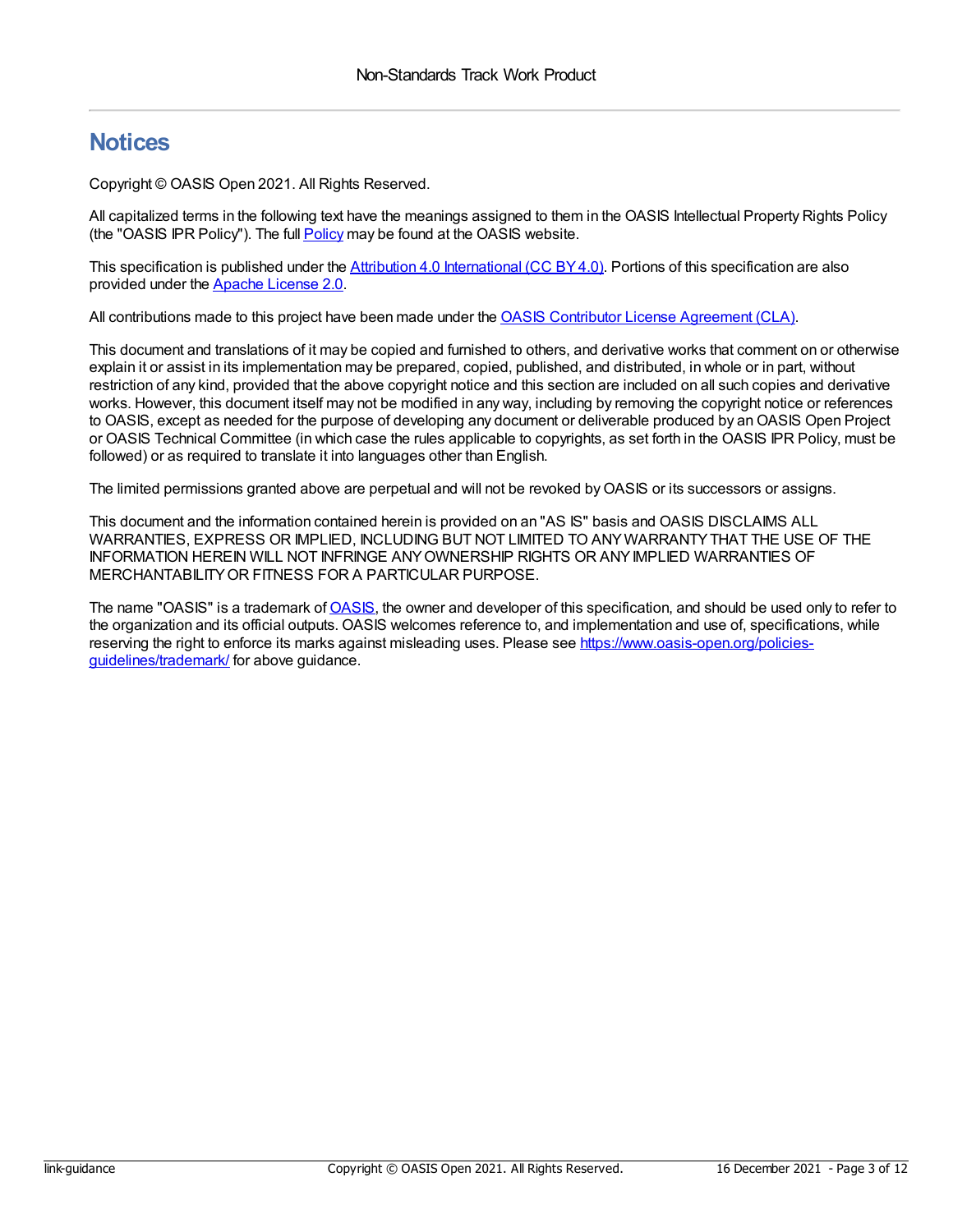## **Table of Contents**

- 1. [Relationships](#page-4-0) inOSLC
- 2. Expressing [relationships](#page-7-0) for OSLC
	- 2.1 [Link](#page-5-0)
	- 2.2 [Anchor](#page-7-1)
	- 2.3 [Anti-patterns](#page-9-0)
- Appendix A. [Acknowledgements](#page-10-0)
- Appendix B. [References](#page-11-0)
	- B.1 [Informative](#page-11-1) references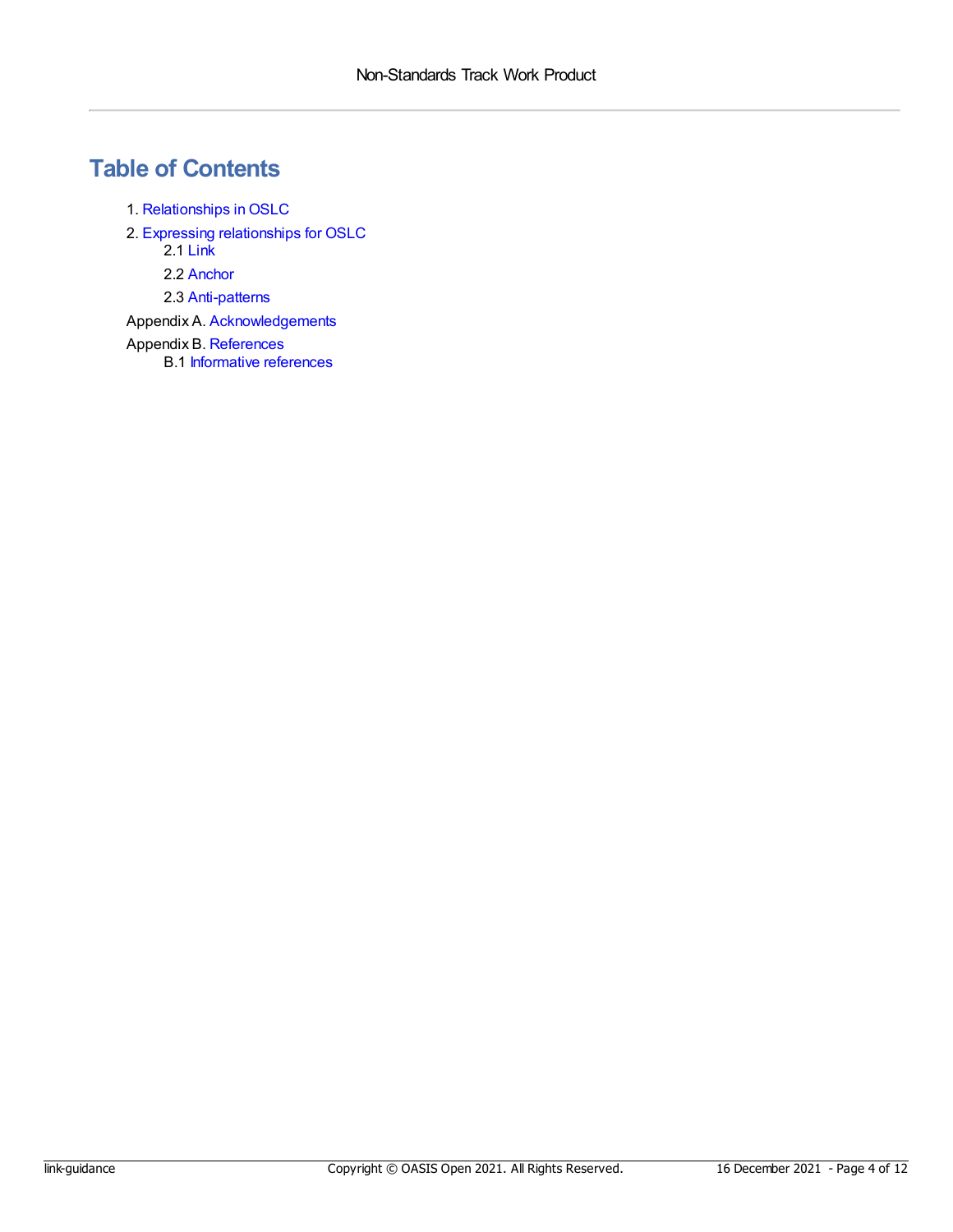## <span id="page-4-0"></span>**1. Relationships in OSLC**

The Core workgroup's guidance to OSLC domain workgroups is that relationships are uni-directional and in most cases relationships should be modeled as links. We offer two ways to express relationships, a link and an anchor. Let's define those terms and others that we will use in this document:

- 1. Relationship: a relationship is said to exist between two resources if there is something that connects them; they work together, belong together, are similar or should be considered together. There may be different types of relationships.
- 2. Link: a link is a URIreference from one resource, the subject or source, to another resource, said to be the object or target. In RDF and inOSLC we use links to model relationships and like relationships, links are uni-directional.
- 3. Anchor: an anchor is a mechanism for attaching property-values to a link, thus annotating a relationship with values that are about that relationship.

Now that we've defined our terminology, let's move on to expressing relationships.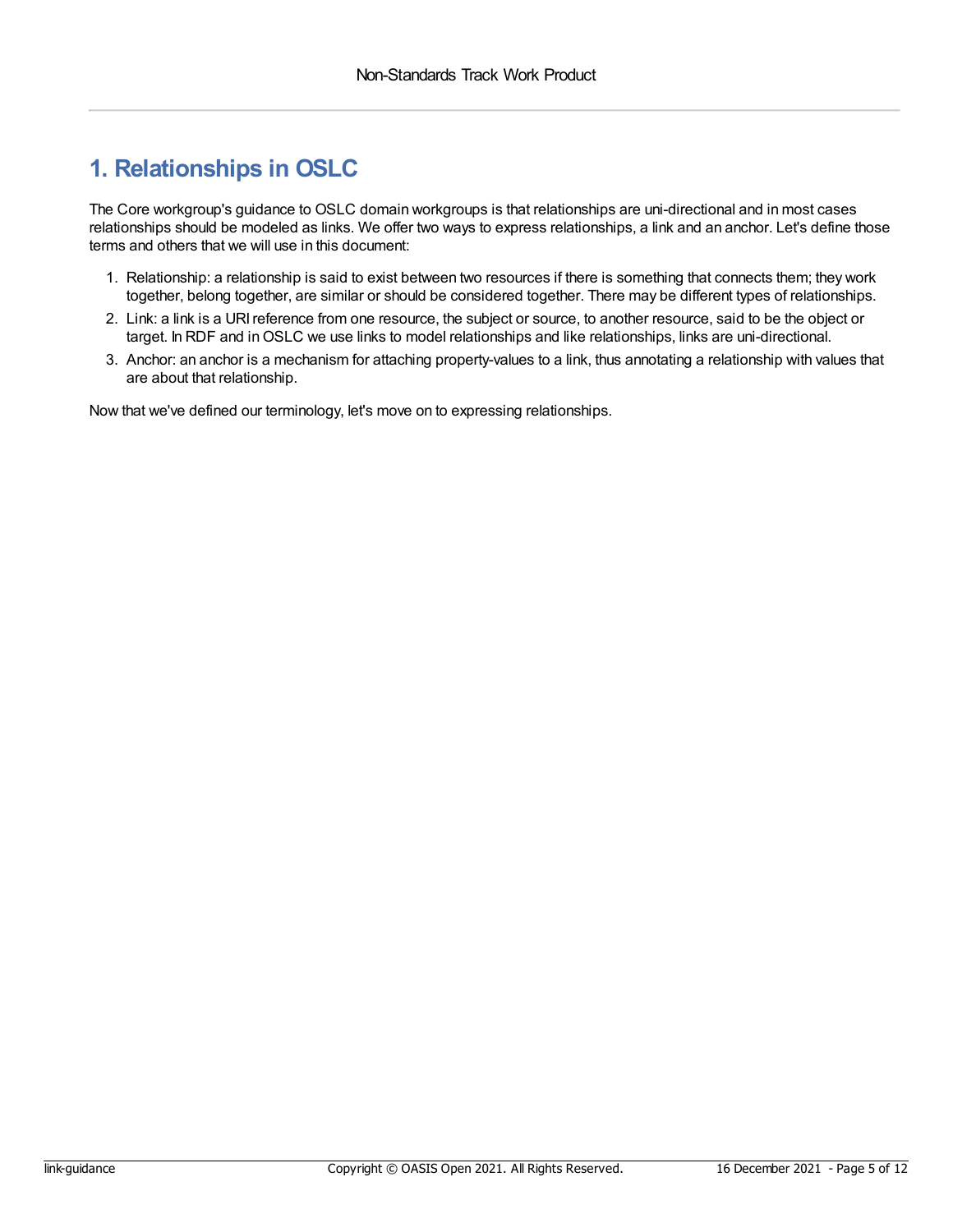## **2. Expressing relationships for OSLC**

The RDF data model gives us a number of value-types to express relationships, some more complex than others. We expect that the majority of links will be expressed with the most simple option, URI Reference or as it is known in conversation, a Link. In this simple case, a Link refers to a RDF assertion where the predicate is the URI. It is the subject, predicate, object that represents the relationship. For more complex cases, when a relationship must be annotated with property-values, we use what is called an Anchor, which is a link plus information that annotates or labels that link. Read the sub-sections below for details and examples of Links and Anchors.

#### <span id="page-5-0"></span>**2.1 Link**

#### **2.1.1 Link fromsubject to object**

Use this when you need a simple link and you do not need to annotate the link with property values. Most relationships should be represented this way.

In RDF terminology, a link is called a URI Reference. In OSLC resource constraints, you express a link as a property with OSLC valueType of Resource as described in [\[OSLCCore3](#page-11-2)]. The [following](#page-5-1) example shows a property **terms:subscribesTo** that you might find inside a customer resource that links to a resource that is "subscribedTo" by the customer.

```
EXAMPLE 1: Relationship expressed as simple link (i.e. URI reference)
<rdf:RDF
    xmlns:terms="http://example.com/terms/"
    xmlns:rdf="http://www.w3.org/1999/02/22-rdf-syntax-ns#">
   <terms:Customer rdf:about="http://example.com/customers/4321">
        <terms:subscribesTo rdf:resource="http://example.com/magazines/Field_and_Stream" />
   </terms:Customer>
\langlerdf:RDF>
```
The constraints on the [terms:subscribesTo](#page-5-2) property would include **oscl:valueType oslc:Resource** as shown in the example below.

#### EXAMPLE 2: Constraints on property subscribesTo

```
<#dcterms-title> a oslc:Property ;
 oslc:name "subscribesTo" ;
 oslc:occurs oslc:Zero-or-many ;
 oslc:propertyDefinition terms:subscribesTo ;
 oslc:valueType oslc:Resource.
```
#### **2.1.2 Don't make assumptions about the target of links**

Relationships in OSLC resources are at their simplest an RDF property whose object is a URI. In some cases within one system, it is necessary to require a closed link, i.e. require the object of a link be of one or more specific resource types. In general, it is better to be open like the web and not place restrictions on the type of resource linked to. The property's purpose and name should clearly reflect the scenarios it is supporting. Since the usage of these relationship properties may exist for a long period of time, specification authors should use great care in determining these.

As resources evolve over time, and they adapt to different situations, different types will be exposed as targets to existing link types. Well behaved clients should gracefully handle resource types they don't expect when exercising links in resources. Specifications should allow links to be open ended (have any type, specifying Range any), and use text in the property description to suggest expected types, without being limiting. For example: "Change request affects a plan item. It is likely that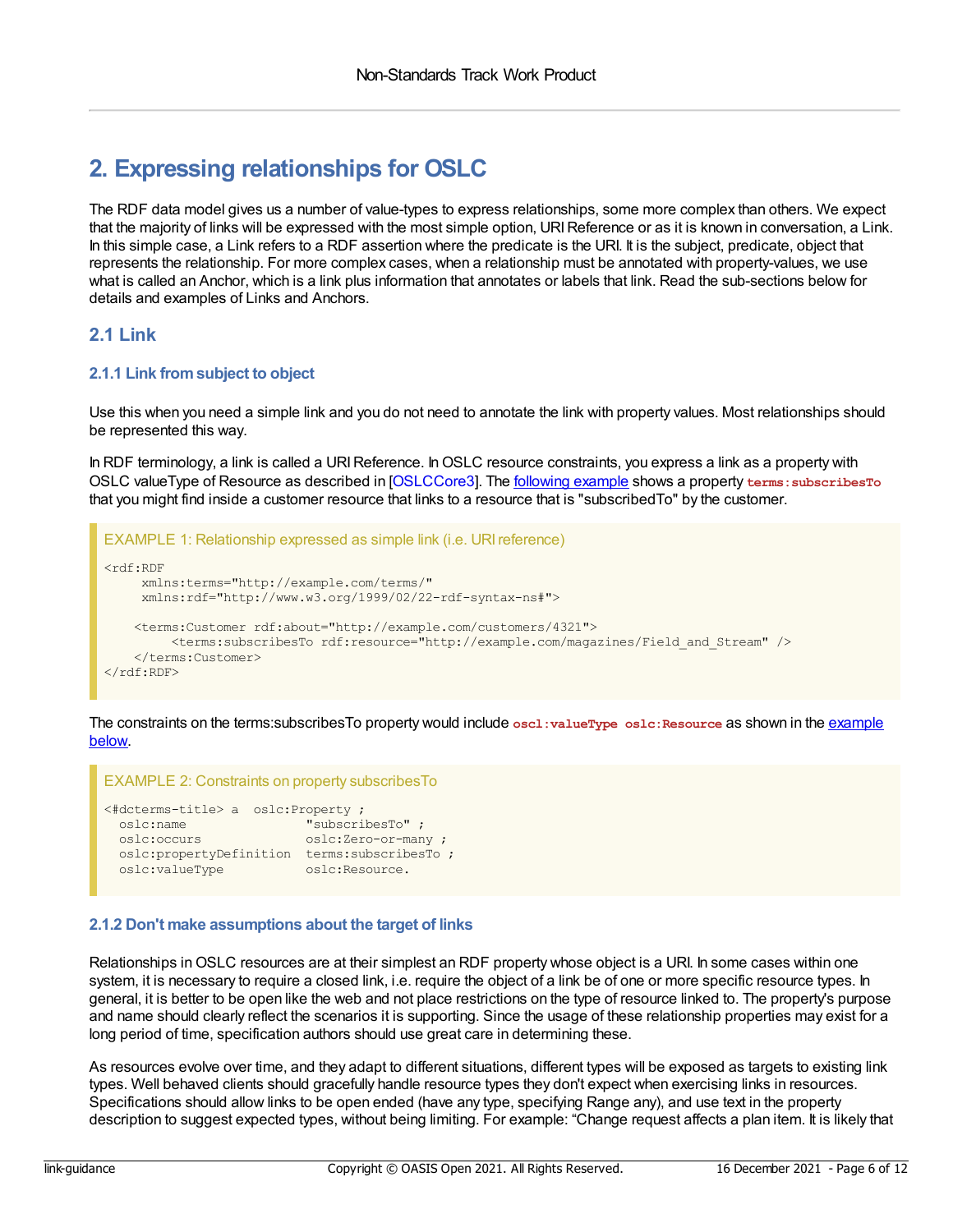the target resource will be an oslc cm:ChangeRequest but that is not necessarily the case." Some implementations may only work well if the link object comes from a set of "known" or "expected" types. The following graceful degradation sequence is suggested for providers when an unexpected type is encountered:

- 1. If possible, tolerate the unexpected link target type and allow the client's request to proceed normally.
- 2. Else, if possible, allow the client's request to proceed and include an informational message with the response.
- 3. Else, fail the client's request with the most appropriate 4xx Bad Request HTTP status code.

#### **2.1.3 Store link information in one place**

By "place" we mean the resource that contains the link assertion. In most cases, link information should be captured in one place to avoid information redundancy and the associated information maintenance issues.

There are two general sources of information redundancy:

- 1. Inverse properties
- 2. Duplicate assertions

Inverse properties create significant information redundancy. For example, assertions A ex:affects B and B ex:isAffectedBy A require both assertions to be updated in order to maintain information integrity. Inverse properties are also usually unnecessary because it is often easy to specify queries that specify the subject or object, allowing the relationship to be "navigated" in either direction. One of these assertions, perhaps the "isAffectedBy", should not exist. The predicate to keep is a design choice, depending partly on the direction of the relationship that is most often known or requested by users, and partly on the expected ordering of development of the resources involved. It is often better to have a link stored in the resource that is developed later (the 'downstream' artifact), so that the previously completed end of the link does not need to be updated when creating the link.

Duplicated triples have the same problem as any redundancy, and should be avoided whenever possible. This redundancy may be required to provide the information independently from different servers, but it must be handled with care to avoid data integrity issues.

There are times when duplicate triples are necessary, and there is a preferred way to use them. For example, a request to GET resource A might respond with triple "A ex:affects B", and a request to GET resource B might also respond with the same "A ex:affects B" triple. If they are on different servers then B's assertion might get out of date. Clients may judge the authority of any RDF statement based on its origin or provenance.

Storing the link in one place simplifies updates.

#### **2.2 Anchor**

#### **2.2.1 Local Resource holds link fromsubject to object plus property-values that annotate the relationship**

Relationships are expressed as RDF triples and triples do not have property values - only resources have property values. Links are used to express relationships. Many relationships can be represented by a single link, but some relationships need to be annotated with property values. For example, if I am trying to represent the subscriber relationship between a customer and a magazine, Imay need to record an expiration date for the relationship. One way to do this is to use an RDF concept known as reification. Reification is a way to make a statement about a statement. See RDF Syntax [Specification](https://www.w3.org/TR/REC-rdf-syntax/#section-Syntax-reifying): Reifying Statements for more information on this concept (reference: RDF Syntax).

Assuming the subscriber scenario, the example [below](#page-7-2) shows how you would use reification to express the annotation.

```
EXAMPLE 3: Link as reified statement in Turtle format
<rdf:RDF
    xmlns:terms="http://example.com/terms/"
    xmlns:rdf="http://www.w3.org/1999/02/22-rdf-syntax-ns#">
    <terms:Customer rdf:about="http://example.com/customers/4321">
         <terms:subscribesTo rdf:resource="http://example.com/magazines/Field_and_Stream" />
    </terms:Customer>
```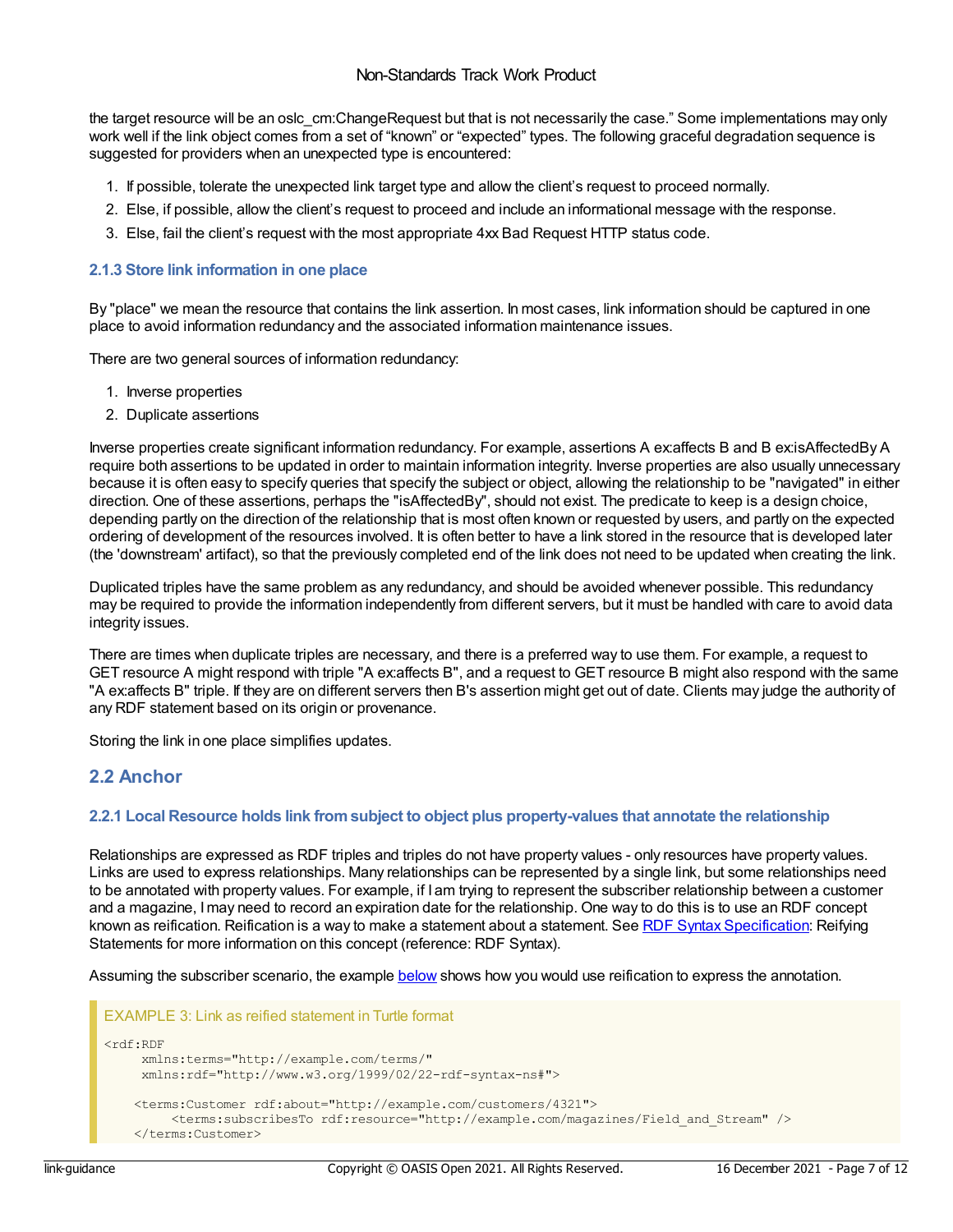#### <span id="page-7-0"></span>Non-Standards Track Work Product

```
<terms:Customer rdf:about="http://example.com/customers/4321">
        <terms:subscribesTo rdf:resource="http://example.com/magazines/Cat_Fancy" />
   </terms:Customer>
   <rdf:Statement rdf:about="#n1">
       <terms:expirationDate>2010-06-03</terms:expirationDate>
       <terms:annualPriceUSD>23.95</terms:annualPriceUSD>
       <terms:delivery rdf:resource="http://example.com/terms/online" />
       <rdf:subject rdf:resource="http://example.com/customers/4321"/>
       <rdf:object rdf:resource="http://example.com/magazines/Field and Stream"/>
       <rdf:predicate rdf:resource="http://example.com/terms/subscribesTo" />
  </rdf:Statement>
   <rdf:Statement rdf:about="#n2">
       <terms:expirationDate>2010-01-22</terms:expirationDate>
       <terms:annualPriceUSD>15.95</terms:annualPriceUSD>
       <terms:delivery rdf:resource="http://example.com/terms/mail" />
       <rdf:subject rdf:resource="http://example.com/customers/4321"/>
       <rdf:object rdf:resource="http://example.com/magazines/Cat_Fancy"/>
       <rdf:predicate rdf:resource="http://example.com/terms/subscribesTo" />
  </rdf:Statement>
</rdf:RDF>
```
However, there is a better RDF/XML form, made possible by the rdf:ID attribute. OSLC implementations should prefer this next form because it is easier to read and easier to parse.

```
EXAMPLE 4: Link as reified statement in RDF/XML format (preferred form)
<rdf:RDF
   xmlns:terms="http://example.com/terms/"
    xmlns:rdf="http://www.w3.org/1999/02/22-rdf-syntax-ns#">
    <terms:Customer rdf:about="http://example.com/customers/4321">
         <terms:subscribesTo rdf:ID="n1"
             rdf:resource="http://example.com/magazines/Field_and_Stream" />
    </terms:Customer>
    <terms:Customer rdf:about="http://example.com/customers/4321">
         <terms:subscribesTo rdf:ID="n2"
            rdf:resource="http://example.com/magazines/Cat_Fancy" />
    </terms:Customer>
    <rdf:Description rdf:about="#n1">
        <terms:expirationDate>2010-06-03</terms:expirationDate>
        <terms:annualPriceUSD>23.95</terms:annualPriceUSD>
        <terms:delivery rdf:resource="http://example.com/terms/online" />
   </rdf:Description>
    <rdf:Description rdf:about="#n2">
        <terms:expirationDate>2010-01-22</terms:expirationDate>
        <terms:annualPriceUSD>15.95</terms:annualPriceUSD>
        <terms:delivery rdf:resource="http://example.com/terms/online" />
   </rdf:Description>
\langle / \text{rdf}:RDF>
```
And here's how to express the same within the JSON format specified byOSLC Core. Because we already represent valueType Resource as a JSON object, we can simply add annotating property-values directly into that. In this case, adding **terms:expirationDate** to the **terms:subscribesTo** object.

EXAMPLE 5: Link as reified statement in OSLC JSON format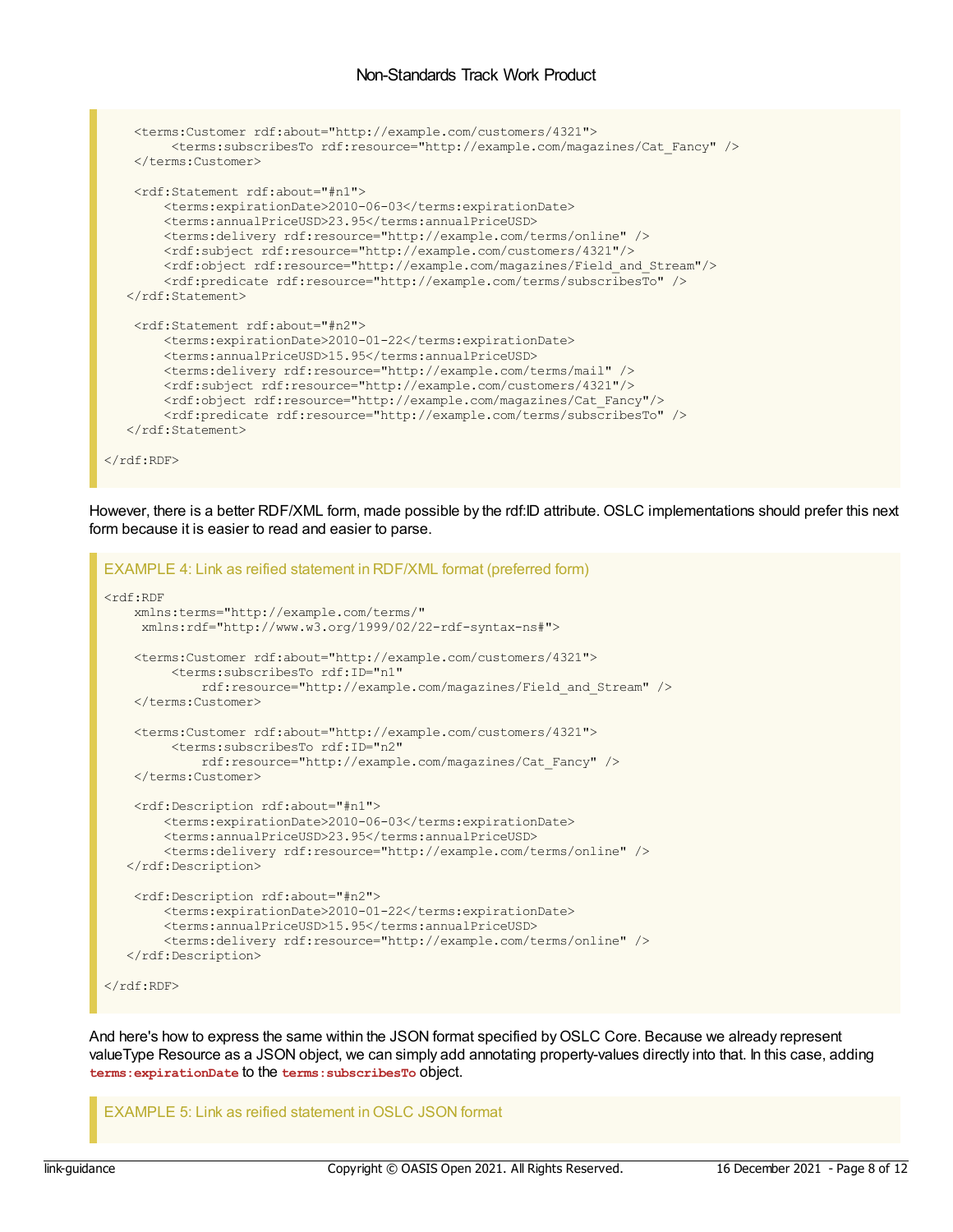```
{
  "prefixes" : {
     "terms": "http://example.com/terms/",
     "oslc": "http://open-services.net/ns/core#",
     "rdf" : "http://www.w3.org/1999/02/22-rdf-syntax-ns#"
   },
  "rdf:about" : "http://example.com/customers/4321",
  "rdf:type" : { "rdf:resource" : "http://example.com/terms/Customer" },
  "terms:subscribesTo" : [{
      "rdf:resource" : "http://example.com/magazines/Field_and_Stream",
      "terms:expirationDate" : "2010-06-03"
      "terms:annualPriceUSD" : 23.95,
      "terms:delivery" : { "rdf:resource" : "http://example.com/terms/online" }
  },
  {
      "rdf:resource" : "http://example.com/magazines/Cat_Fancy",
      "terms:expirationDate" : "2010-01-22"
      "terms:annualPriceUSD" : 15.95,
      "terms:delivery" : { "rdf:resource" : "http://example.com/terms/mail" }
  }]
}
```
Although the approaches above work to allow anchors to represent links with properties, reification can have entailment and inferencing issues. When there is a need to reify a statement in order to make statements about the stagement (called hearsay), this may be an indication that there is a missing class in the RDF vocabulary. Rather than reifying the statement, the modeler can create a separate class and create specific relationships to that class. That may actually improve the model. The example above could be modeled by introducing a Subscription to capture information about a customer and their magazine subscriptions. This is sometimes called an associative object.

#### EXAMPLE 6: Using an associative object using Turtle syntax

```
@prefix terms: <http://example.com/terms/> .
@prefix rdf: <http://www.w3.org/1999/02/22-rdf-syntax-ns#> .
<http:terms:Subscription>
       a rdf:Class.
<#s1>a terms:Subscription;
       terms: magazine <http://example.com/magazines/Cat_Fancy> ;
       terms:subscriber <http://example.com/customers/4321> ;
      terms:annualPriceUSD "15.95" ;<br>terms:delivery terms:online ;
       terms:delivery
       terms:expirationDate "2010-01-22" .
<#s2>a terms:Subscription ;
       terms: magazine <http://example.com/magazines/Field and Stream> ;
       terms:subscriber <http://example.com/customers/4321>;
      terms:annualPriceUSD "23.95" ;
      terms:delivery terms:online ;
       terms:expirationDate "2010-06-03" .
```
In this example, the Subscription subject has all the required information including the magazine, subscriber, anual price, etc. There is no need to reify any statements. A simple query will provide the list of magazines a customer subscribes to.

#### **2.3 Anti-patterns**

There are also some anti-patterns that clients and servers should avoid.

#### **2.3.1 Use of Blank Nodes**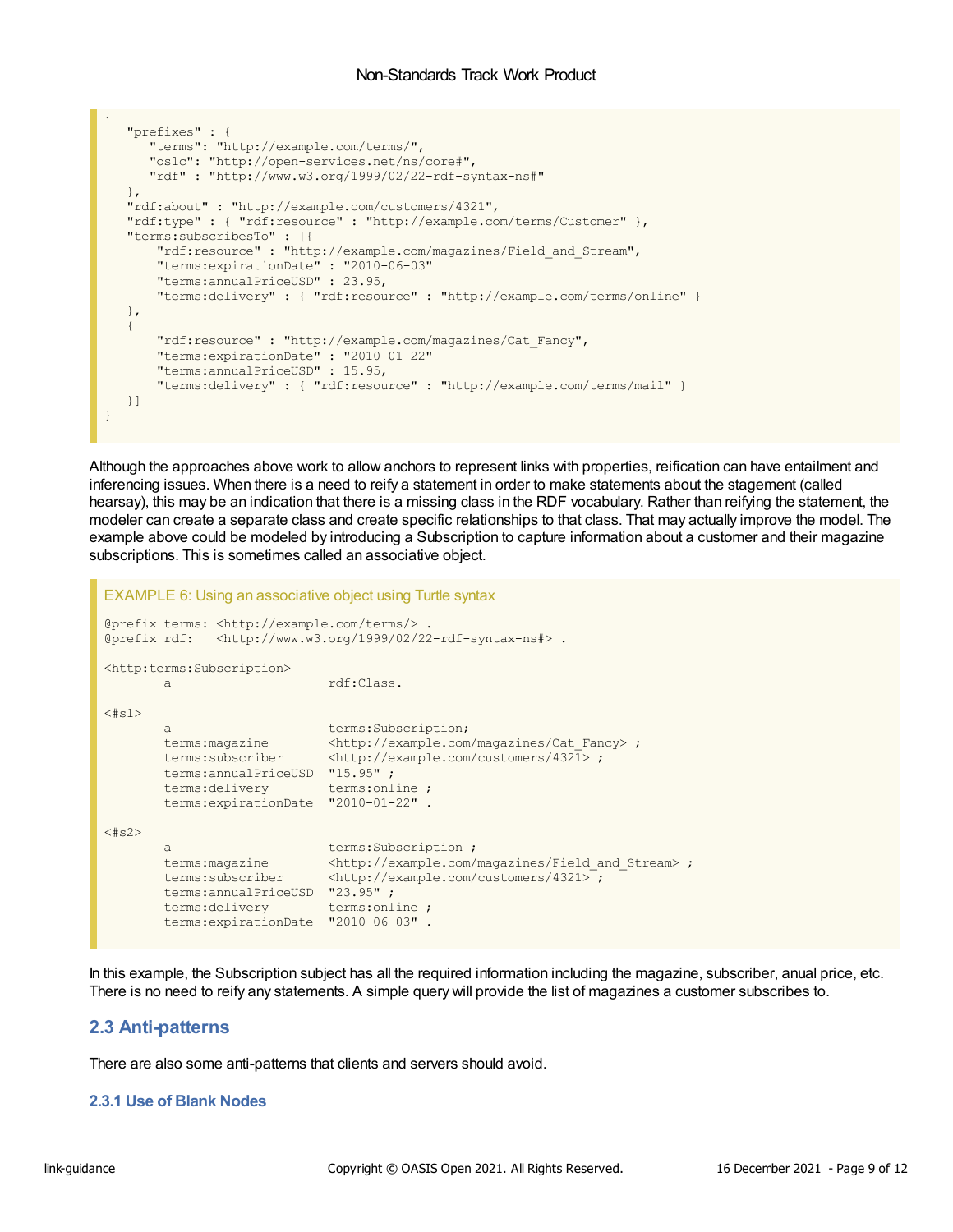<span id="page-9-0"></span>Blank nodes may be a convenient shorthand to use in examples - especially in Turtle where the [ ... ] syntax makes blank nodes easy to use. However, blank nodes may make queries and updates much harder, since there is no way to reference a specific blank node later. Introducing an explicit resource with its own URI is usually better practice.

Below is an example of a Blog Entry resource with a blank node for an uploaded-file resource.

```
EXAMPLE 7: Blog Entry with blank node for file
@prefix dcterms: <http://purl.org/dc/terms/> .
@prefix blog: <http://open-services.net/ns/bogus/blog#> .
<http://example.com/blogs/entry/5>
 a blog:BlogEntry ;
 dcterms:title "New Wink release available" ;
 blog:attachment [
   a blog:UploadedFile ;
   dcterms:title "wink-0.9.6.jar"
 ] .
```
It would be better to represent the uploaded-file resource with an explicit URI. Note that having an explicit URI does not mean the resource has to be sent in a different HTTP request; in this example, we use a hash URI to have the uploaded-file resource returned in the same HTTP request as its parent blog entry resource.

```
EXAMPLE 8: Blog Entry with hash URI for file
@prefix dcterms: <http://purl.org/dc/terms/><br>@prefix blog: <http://open-services.net/ns/
                   <http://open-services.net/ns/bogus/blog#> .
<http://example.com/blogs/entry/5>
 a blog:BlogEntry ;
  dcterms:title "New Wink release available" ;
 blog:attachment <#file> .
<#file>
 a blog:UploadedFile ;
  dcterms:title "wink-0.9.6.jar" .
```
Feedback should be directed to the OSLC Core Workgroup mailing-list. TBD - put link here.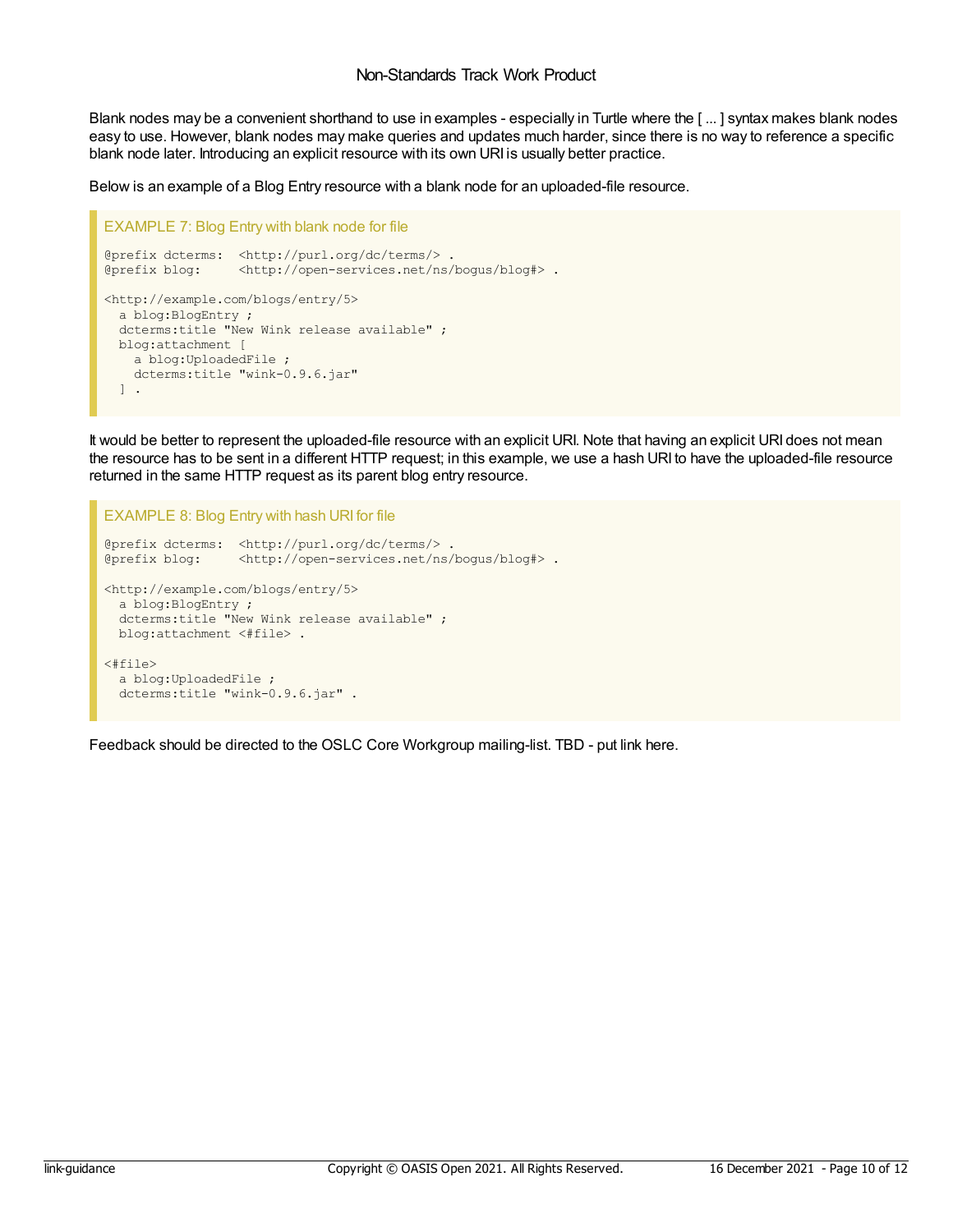## <span id="page-10-0"></span>**Appendix A. Acknowledgements**

The following individuals have participated in the creation of this specification and are gratefully acknowledged:

#### **Project Governing Board**:

James Amsden, IBM (co-chair) Andrii Berezovskyi, KTH (co-chair) Axel Reichwein, Koneksys

#### **Techical Steering Committee**:

James Amsden, IBM Andrii Berezovskyi, KTH Axel Reichwein, Koneksys

#### **Additional Participants**:

Dave Johnson Arthur Ryman